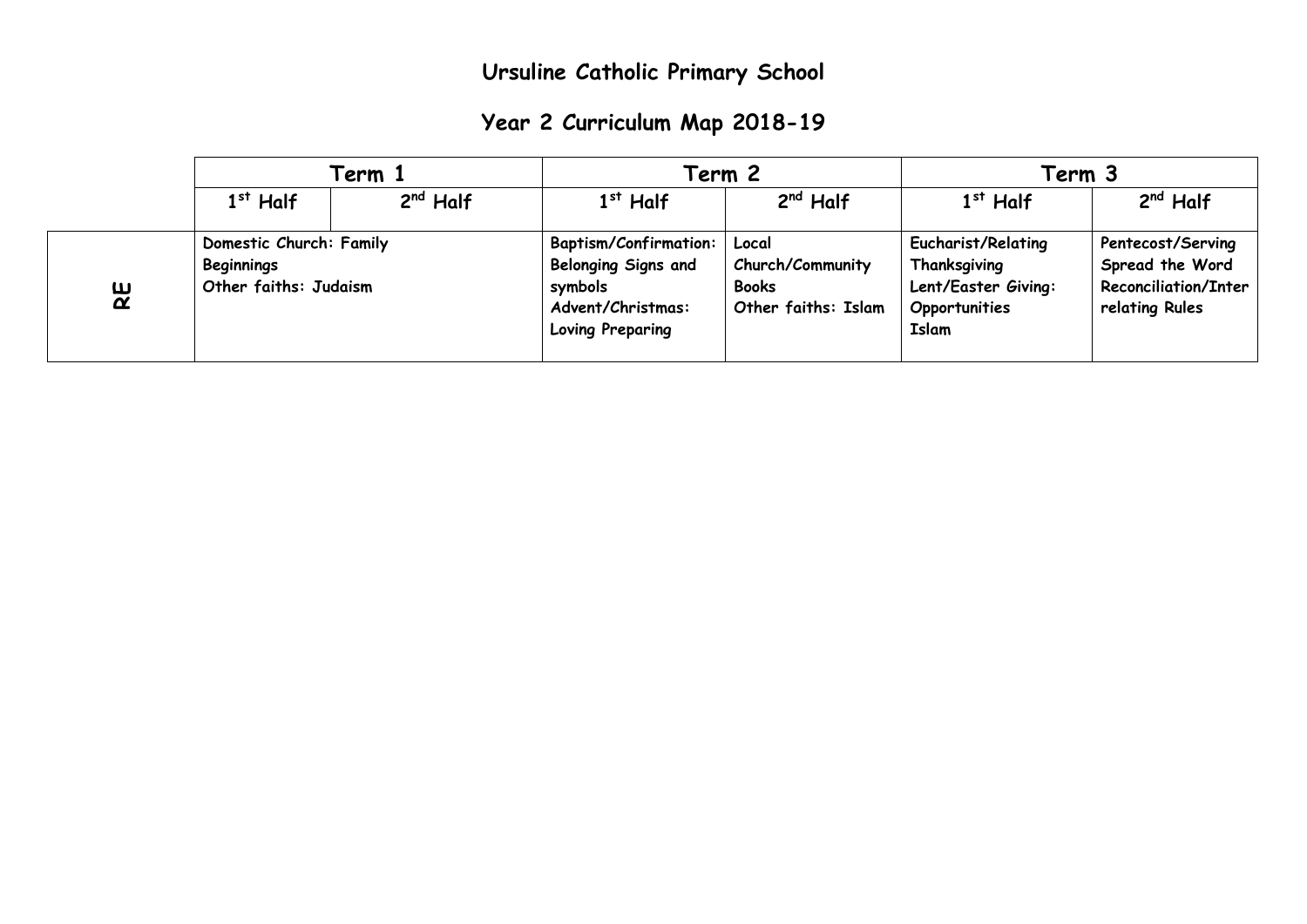|              | Most children will be able to talk about their experience and     | Most children will be able to talk                             | Most children will be able to                               | Most children will be able to talk                                     | Most children will be able to                                 |
|--------------|-------------------------------------------------------------------|----------------------------------------------------------------|-------------------------------------------------------------|------------------------------------------------------------------------|---------------------------------------------------------------|
|              | feelings about new beginnings and say what they wonder about      | about their experience and                                     | talk about their experience                                 | about their experience of                                              | talk about their own                                          |
|              | the excitement and surprise that a new start can bring. They will | feelings about new beginnings                                  | and feelings about the                                      | receiving and giving thanks and                                        | experience and feelings of                                    |
|              | be able to recognise that people are kind and loving because God  | and say what they wonder about                                 | different books that are used                               | what they wonder about how                                             | both passing and receiving                                    |
|              | made them.                                                        | the excitement and surprise                                    | at home and school and say                                  | others feel when they are                                              | messages and say what they                                    |
|              | Many will be able to recognise the story of Creation as a         | that a new start can bring. They                               | what they wonder about the                                  | thanked. They will be able to                                          | wonder about the importance                                   |
|              | religious story and say what they wonder about the beauty         | will be able to recognise that                                 | importance of books in their                                | recognise the story of the Last                                        | and responsibility of passing                                 |
|              | around them and God creating the world. A child will be able to   | people are kind and loving                                     | lives. They will be able to                                 | Supper and that Catholics go to                                        | on messages in daily life.                                    |
|              | recognise and use some religious words and phrases about types    | because God made them.                                         | recognise that the Bible is a                               | Mass to give thanks to God and                                         | They will be able to                                          |
|              | of prayer.                                                        | They will be able to recognise                                 | special book and name some of                               | remember what Jesus did. They                                          | recognise the religious story                                 |
|              | Some children will be able to ask and respond to questions about  | the story of Creation as a                                     | the stories in the Bible and                                | will be able to recognise some                                         | of Jesus' Resurrection and                                    |
|              | their own and others' experiences about new beginnings and ask    | religious story and say what                                   | recognise and name some of                                  | signs and symbols, different                                           | the coming of the Holy                                        |
|              | questions about what they and others wonder about the reasons     | they wonder about the beauty                                   | the special books used in                                   | words and phrases used in the                                          | Spirit at Pentecost and                                       |
|              | why some beginnings are easy and others difficult and realise     | around them and God creating                                   | church and the people who use                               | Eucharist (at Mass).                                                   | recognise how the disciples                                   |
|              | that some questions are difficult to answer.                      | the world. A child will be able to                             | them.                                                       | Many children will be able to ask                                      | changed through the power                                     |
|              | They will be able to retell the story of Creation or some phrases | recognise and use some religious                               | Many children will be able to                               | and respond to questions about                                         | of the Holy Spirit and how                                    |
|              | from the psalms.                                                  | words and phrases about types                                  | ask and respond to questions                                | how they and others feel when                                          | the Holy Spirit helps                                         |
|              | Some children will be able to make links between the story of     | of prayer.                                                     | about their own and others'                                 | receiving and giving thanks and be                                     | Christians in their lives.                                    |
|              | creation and what Catholic believe about God and be able to give  | Many children will be able to ask                              | experience and feeling of the                               | able to retell the story of the                                        | They will be able to say                                      |
|              | reasons there are times of prayer and symbols in the              | and respond to questions about                                 | different books that are used                               | Last Supper. They will be able to                                      | about what they wonder                                        |
|              | classroom.                                                        | their own and others'                                          | at home and school. They will                               | use words and phrases from the                                         | about new life and the Holy                                   |
|              |                                                                   | experiences about new                                          | be able ask questions about                                 | Eucharist (Mass) that show how                                         | Spirit.                                                       |
|              |                                                                   | beginnings and ask questions                                   | what they and others wonder<br>about the need for books and | Catholics give thanks to God and<br>describe how Catholics try to live | Many children will be able to<br>ask and respond to questions |
|              |                                                                   | about what they and others<br>wonder about the reasons why     | their importance in our lives                               | what they have experienced at                                          | about their own and others'                                   |
|              |                                                                   | some beginnings are easy and                                   | and realise that some                                       | Mass in their daily lives.                                             | experiences and feelings of                                   |
|              |                                                                   | others difficult and realise that                              | questions are difficult to                                  | Most children will be able to show                                     | both passing and receiving                                    |
|              |                                                                   | some questions are difficult to                                | answer.                                                     | how feelings and beliefs affect                                        | messages and be able to                                       |
|              |                                                                   | answer.                                                        | A child will be able to describe                            | their behaviour with regard giving                                     | retell the story of the                                       |
|              |                                                                   | They will be able to retell the                                | how the Gospels are used by                                 | thanks and be able to make links                                       | Resurrection of Jesus and                                     |
|              |                                                                   | story of Creation or some                                      | the parish family and be able                               | between the Last Supper and an                                         | the coming of the Holy                                        |
|              |                                                                   | phrases from the psalms.                                       | to use religious words and                                  | understanding the Eucharist.                                           | Spirit and be able to                                         |
|              |                                                                   | Some children will be able to                                  | phrases to describe the                                     | They will be able to use a                                             | describe ways in which                                        |
|              |                                                                   | make links between the story of                                | actions and symbols related to                              | developing religious vocabulary to                                     | Christians spread the word                                    |
|              |                                                                   | creation and what Catholic                                     | proclaiming the Gospel. They                                | give reasons for the religious                                         | of the good news of Jesus in                                  |
|              |                                                                   | believe about God and be able to                               | will be able to retell the story                            | action and symbols used in the                                         | their lives.                                                  |
| Come and     |                                                                   | give reasons why there are                                     | of the Baptism of Jesus.                                    | Eucharist and give reasons why                                         | Most children will be able to                                 |
| See          |                                                                   | times of prayer and symbols in                                 | Some children will be able to                               | some people are an                                                     | talk about their own                                          |
|              |                                                                   | the classroom.                                                 | make links between the                                      | extraordinary ministers of the                                         | experience and feelings                                       |
| Archdiocese  |                                                                   | Most children will be able to talk                             | Gospels and Christian belief                                | Eucharist                                                              | about rules in their life and                                 |
|              |                                                                   | about their own experience and                                 | and able to give reasons for                                | Most children will be able to talk                                     | be able to say what they                                      |
| of Liverpool |                                                                   | feelings of preparing for special                              | the religious actions and                                   | about their own experience and                                         | wonder about the importance                                   |
|              |                                                                   | occasions and be able to say                                   | symbols connected with the                                  | feelings of using opportunities for                                    | of keeping rules for                                          |
| Aims         |                                                                   | what they wonder about the<br>amount of time and care involved | reading of the Gospel                                       | good and say what they wonder<br>about the good things that they       | themselves and for others.                                    |
|              |                                                                   | in preparing for Christmas.                                    |                                                             | see others doing.                                                      | They will be able to<br>recognise the story of Peter          |
|              |                                                                   | They will be able to recognise                                 |                                                             | A child will be able to recognise                                      | asking Jesus about                                            |
|              |                                                                   | the events around the birth of                                 |                                                             | some religious stories connected                                       | forgiveness as a religious                                    |
|              |                                                                   | Jesus as religious stories,                                    |                                                             | with Lent, Holy Week and Easter                                        | story and some religious                                      |
|              |                                                                   | recognise some religious signs                                 |                                                             | and some religious signs and                                           | words and signs that                                          |
|              |                                                                   | and symbols and use religious                                  |                                                             | symbols associated with Lent,                                          | Christians use to express                                     |
|              |                                                                   | words and phrases to describe                                  |                                                             | Holy Week and Easter use                                               | sorrow and forgiveness. A                                     |
|              |                                                                   | some religious action and                                      |                                                             | appropriate religious vocabulary                                       | child will be able to                                         |
|              |                                                                   | symbols connected with the                                     |                                                             | connected with them. They will be                                      | recognise that people say                                     |
|              |                                                                   | liturgical season of Advent.                                   |                                                             | able to recognise that some                                            | sorry and ask forgiveness                                     |
|              |                                                                   | Many children will be able to ask                              |                                                             | Christians use the time of Lent as                                     | because they are followers                                    |
|              |                                                                   | and respond to their own and                                   |                                                             | an opportunity to choose to do                                         | of Jesus.                                                     |
|              |                                                                   |                                                                |                                                             |                                                                        |                                                               |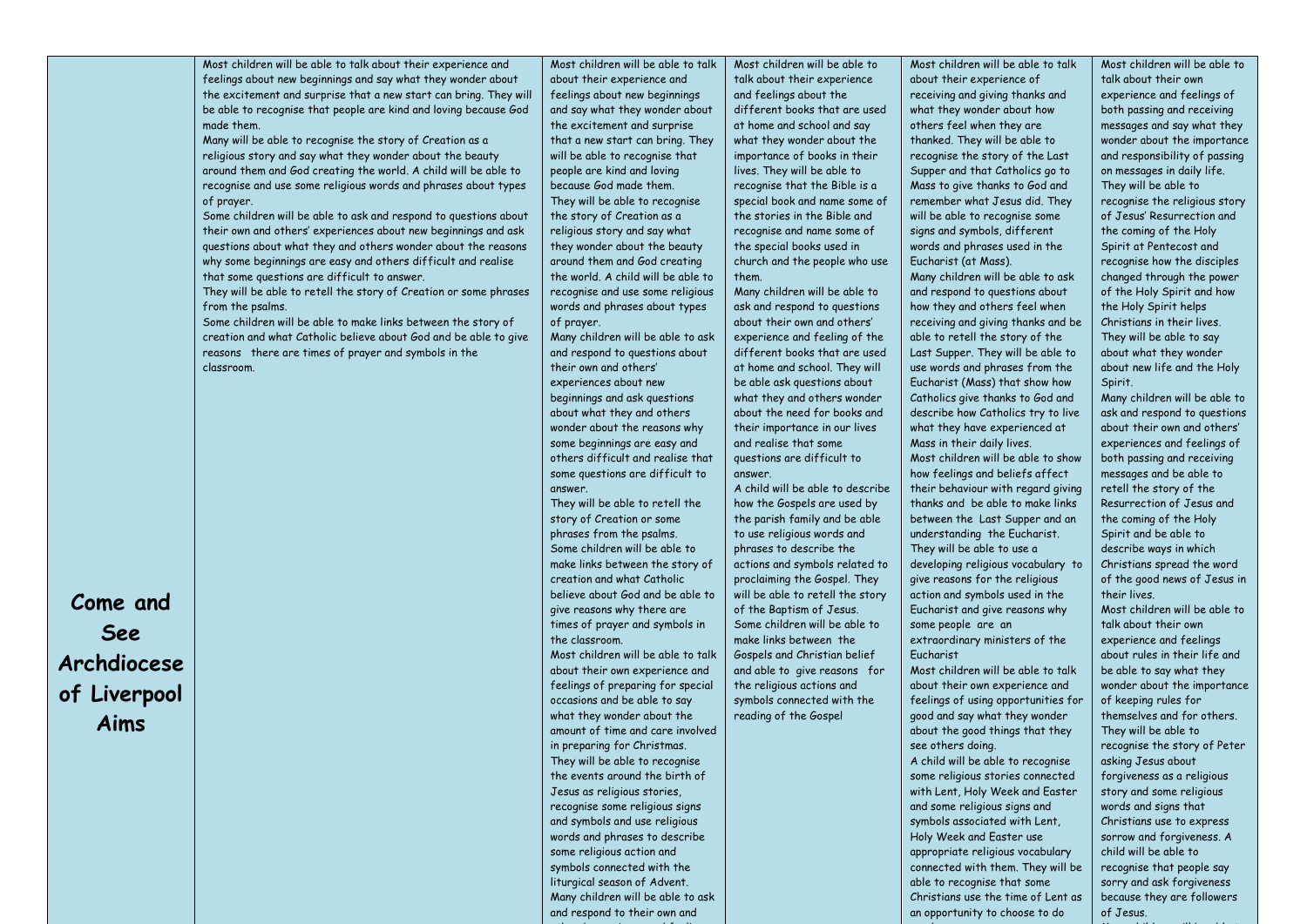| Science           | Scientists and inventors<br>Study of a range of famous scientists and<br>inventors (historical and contemporary) such<br>as Tim Smit, Charles Macintosh, Pilkington<br>brothers. Practical investigations to<br>model/simulate aspects of their work.<br>Enrichment visit to World of Glass.                                                                                                         | Uses of everyday<br>materials<br>Identify, classify and<br>explore the uses of<br>different materials.<br>Practical<br>investigations into<br>choices of material.                                                                                                                                                              | Animals including<br>humans<br>An introduction to<br>the basic needs of<br>humans and other<br>animals, including<br>exploring life cycles.                                                                                                                        | Living things and their<br>environment<br>Include a revisit of<br>plants and their needs.                                                                                                                                                                                                                                                                                                                                                                                                        | Sound<br>(short unit)<br>Linked to music.<br>Pupils explore<br>instruments and<br>other items that<br>produce sounds and<br>investigate how we<br>experience sounds.                                   |
|-------------------|------------------------------------------------------------------------------------------------------------------------------------------------------------------------------------------------------------------------------------------------------------------------------------------------------------------------------------------------------------------------------------------------------|---------------------------------------------------------------------------------------------------------------------------------------------------------------------------------------------------------------------------------------------------------------------------------------------------------------------------------|--------------------------------------------------------------------------------------------------------------------------------------------------------------------------------------------------------------------------------------------------------------------|--------------------------------------------------------------------------------------------------------------------------------------------------------------------------------------------------------------------------------------------------------------------------------------------------------------------------------------------------------------------------------------------------------------------------------------------------------------------------------------------------|--------------------------------------------------------------------------------------------------------------------------------------------------------------------------------------------------------|
| <b>NC</b><br>Aims | I can match living things to their habitat.<br>I can describe how seeds and bulbs grow into plants. . I<br>can describe what plants need in order to grow and stay<br>healthy (water, light & suitable temperature).<br>I can describe why exercise, a balanced diet and good<br>hygiene are important for humans.<br>I can suggest why a material might or might not be used<br>for a specific job. | I can identify and name a<br>range of materials, including<br>wood, metal, plastic, glass,<br>brick, rock, paper and<br>cardboard.<br>· I can suggest why a<br>material might or might not<br>be used for a specific job.<br>· I can explore how shapes<br>can be changed by<br>squashing, bending, twisting<br>and stretching. | I can explain the basic<br>stages in a life cycle for<br>animals, including humans.<br>· I can describe what<br>animals and humans need to<br>survive.<br>$\cdot$ I can describe why<br>exercise, a balanced diet<br>and good hygiene are<br>important for humans. | I can identify things that are<br>living, dead and never lived.<br>· I can describe how a<br>specific habitat provides for<br>the basic needs of things<br>living there (plants and<br>animals).<br>· I can identify and name<br>plants and animals in a range<br>of habitats.<br>· I can match living things to<br>their habitat.<br>· I can describe how animals<br>find their food.<br>· I can name some different<br>sources of food for animals.<br>· I can explain a simple food<br>chain. | I can observe and name a<br>variety of sources of<br>sound, noticing that I<br>hear with my ears.<br>I can recognise that<br>sounds get fainter as the<br>distance from the sound<br>source increases. |
|                   | Working scientifically taught through each topic:<br>I can ask simple scientific questions. I can use simple equipment to make observations. I can carry out simple tests.<br>I can identify and classify things. I can suggest what I have found out. I can use simple data to answer questions                                                                                                     |                                                                                                                                                                                                                                                                                                                                 |                                                                                                                                                                                                                                                                    |                                                                                                                                                                                                                                                                                                                                                                                                                                                                                                  |                                                                                                                                                                                                        |
| History           | The Great Fire of London<br>Key events from the Great<br>fire with background to<br>daily lives at this time.<br>Contrasting with daily<br>lives today                                                                                                                                                                                                                                               |                                                                                                                                                                                                                                                                                                                                 | <b>Health Heroes</b><br>Learning about Kitty<br>Wilkinson and others<br>who have improved<br>public health.                                                                                                                                                        |                                                                                                                                                                                                                                                                                                                                                                                                                                                                                                  | Kings and Queens<br>Significant British<br>monarchs in history,<br>drawing some<br>comparisons.                                                                                                        |
| <b>NC</b><br>Aims | I can talk about events beyond<br>living memory that are<br>significant nationally.<br>I can use words and phrases like:<br>before, after, past, present,<br>then and now.                                                                                                                                                                                                                           |                                                                                                                                                                                                                                                                                                                                 | I can research the life of a<br>famous person from the<br>past, who is significant in<br>our locality, using<br>different sources of<br>evidence.                                                                                                                  |                                                                                                                                                                                                                                                                                                                                                                                                                                                                                                  | I can research the life<br>of a famous people from<br>the past, who are<br>significant nationally and<br>globally, using different<br>sources of evidence.                                             |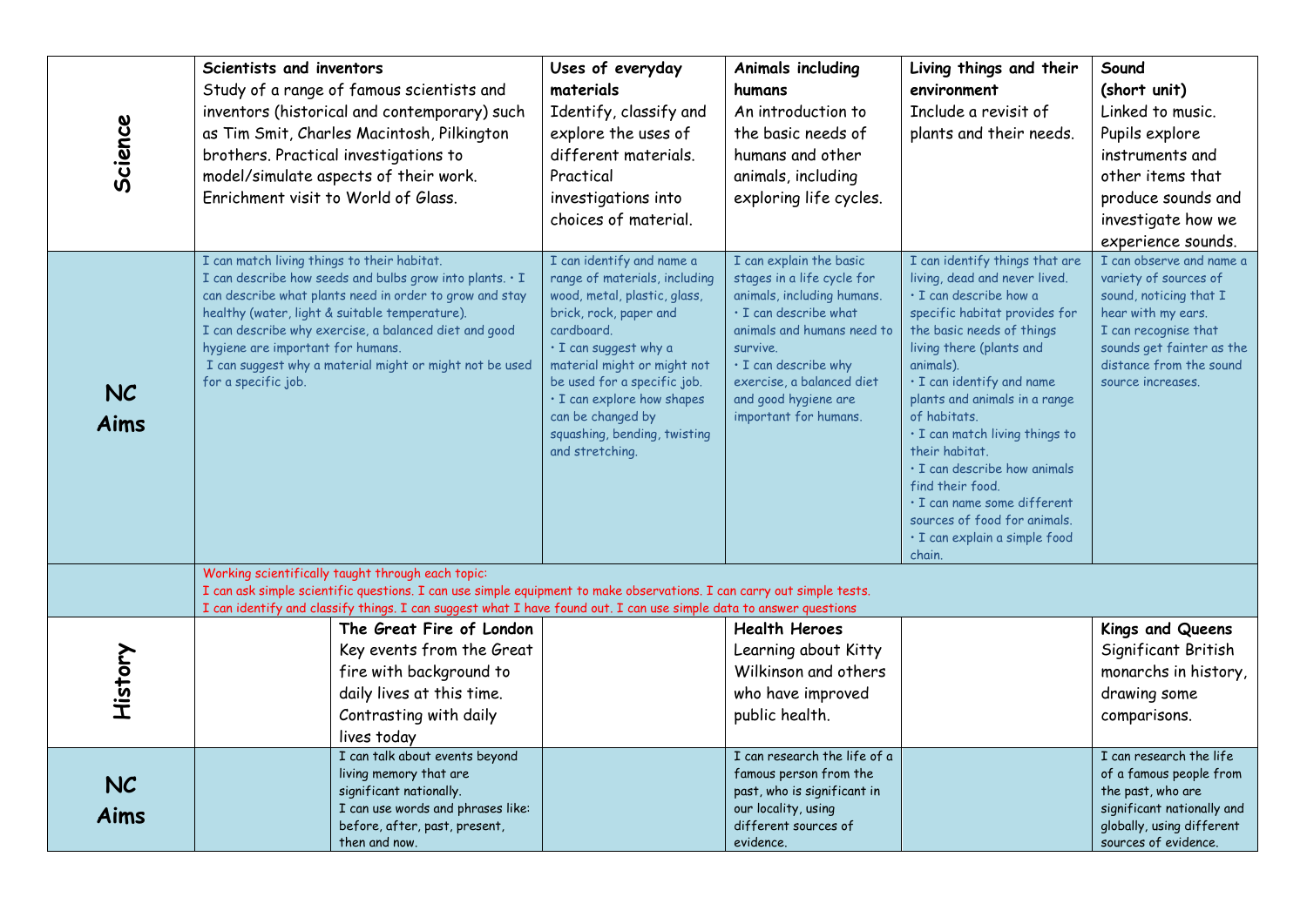|                   | I can recount the life of someone<br>famous from Britain who lived in<br>the past.<br>I can explain what they did<br>earlier and what they did later.<br>I can answer questions using<br>books, pictures and photographs.<br>I can research the life of a<br>famous person from the past<br>using different sources of<br>evidence.                                                                                                |                                                                                                                                                                                                                                                                                                             | I can recount the life of<br>someone famous from<br>Britain who lived in the<br>past.<br>I can use words and<br>phrases like: before, after,<br>past, present, then and<br>now.<br>I can explain what they did<br>earlier and what they did<br>later. |                                                                                                                                                                                                                                                                                                                                                                                                                         | I can recount the life of<br>someone famous from<br>Britain who lived in the<br>past.<br>I can use words and<br>phrases like: before,<br>after, past, present,<br>then and now.<br>I can explain what they<br>did earlier and what they<br>did later. |
|-------------------|------------------------------------------------------------------------------------------------------------------------------------------------------------------------------------------------------------------------------------------------------------------------------------------------------------------------------------------------------------------------------------------------------------------------------------|-------------------------------------------------------------------------------------------------------------------------------------------------------------------------------------------------------------------------------------------------------------------------------------------------------------|-------------------------------------------------------------------------------------------------------------------------------------------------------------------------------------------------------------------------------------------------------|-------------------------------------------------------------------------------------------------------------------------------------------------------------------------------------------------------------------------------------------------------------------------------------------------------------------------------------------------------------------------------------------------------------------------|-------------------------------------------------------------------------------------------------------------------------------------------------------------------------------------------------------------------------------------------------------|
|                   |                                                                                                                                                                                                                                                                                                                                                                                                                                    |                                                                                                                                                                                                                                                                                                             | I can answer questions<br>using books, pictures and<br>photographs.                                                                                                                                                                                   |                                                                                                                                                                                                                                                                                                                                                                                                                         | I can answer questions<br>using books, pictures and<br>photographs.                                                                                                                                                                                   |
| Geography         | Around the world<br>Locational knowledge of 7 continents and<br>some human and physical features of them.<br>Also a brief study of regions of the world<br>related to global development (Harvest<br>Festival).                                                                                                                                                                                                                    | <b>Magical mapping</b><br>Developing key map<br>skills by exploring a<br>range of maps at a<br>local, national and<br>global level, developing<br>understanding of<br>how to navigate around<br>an atlas to find key<br>countries, continents,<br>oceans and seas along<br>with devising maps and<br>routes |                                                                                                                                                                                                                                                       | <b>Investigating Our</b><br>Street (Local<br>fieldwork unit -<br>Geographical<br>Association)<br>Exploring physical and<br>human features that<br>make up our local<br>streets, the role of<br>different features of<br>streets, needs of their<br>users, and changes in<br>the local area. Using<br>fieldwork to explore<br>the school's local area<br>and learning how to<br>record, analyse and<br>present findings. |                                                                                                                                                                                                                                                       |
| <b>NC</b><br>Aims | I can name the continents of the world and locate them<br>on a map.<br>· I can name the world oceans and locate them on a map.<br>I can find where I live on a map of the United Kingdom.<br>I can say what I know about a different place.<br>· I can describe a place outside Europe using<br>geographical words.<br>· I can describe the key features of a place from a<br>picture using words like beach, coast, forest, hill, | I can name the capital cities<br>of England, Wales, Scotland<br>and Ireland.<br>· I can find where I live on a<br>map of the United Kingdom.                                                                                                                                                                |                                                                                                                                                                                                                                                       | I can say what I like know<br>about the place I live in.<br>I can explain how daily lives<br>may be different in other<br>locations.<br>· I can say what I know about<br>a different place.<br>· I can describe the key<br>features of a place.                                                                                                                                                                         |                                                                                                                                                                                                                                                       |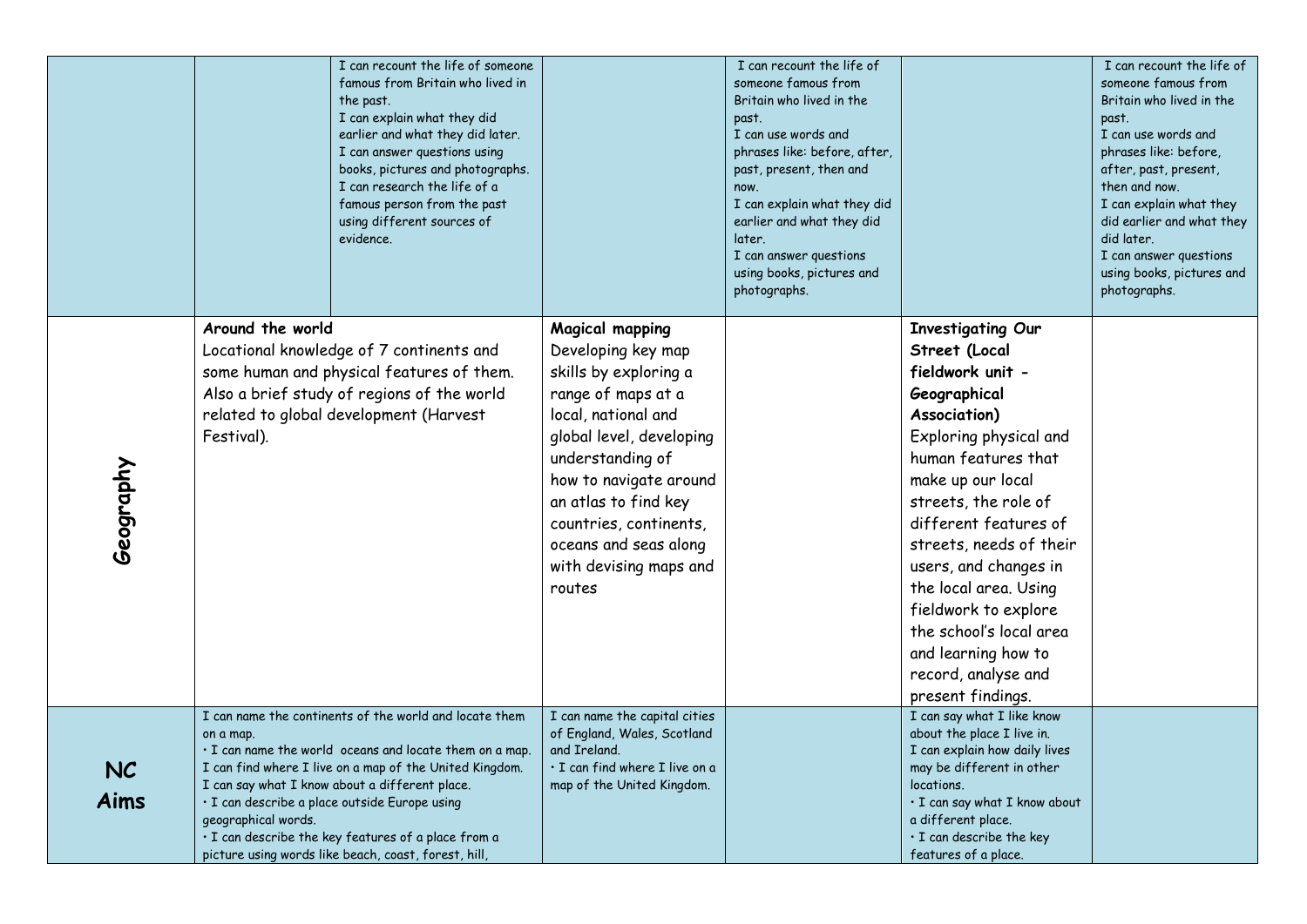|                                    | mountain, ocean, valley.                                                                                                                                                                                                                                                                                                                                                                                                                                                                                                                                                                                                                                                                                                                                                             |                                                                                                                                                                                                                                                                                                                                                                                        |                                                                                                                                                                                                                                                                                                                                                             |  | · I can explain how daily lives<br>may be different in other<br>locations.                                           |                                                                                                                   |  |  |
|------------------------------------|--------------------------------------------------------------------------------------------------------------------------------------------------------------------------------------------------------------------------------------------------------------------------------------------------------------------------------------------------------------------------------------------------------------------------------------------------------------------------------------------------------------------------------------------------------------------------------------------------------------------------------------------------------------------------------------------------------------------------------------------------------------------------------------|----------------------------------------------------------------------------------------------------------------------------------------------------------------------------------------------------------------------------------------------------------------------------------------------------------------------------------------------------------------------------------------|-------------------------------------------------------------------------------------------------------------------------------------------------------------------------------------------------------------------------------------------------------------------------------------------------------------------------------------------------------------|--|----------------------------------------------------------------------------------------------------------------------|-------------------------------------------------------------------------------------------------------------------|--|--|
| Relationship<br>Education<br>& Sex | 'A journey in love' by Sister Jude Groden - We meet God's love in the community<br>$\bullet$<br>'No outsiders in our school: Teaching the Equality Act in Primary Schools' by Andrew Moffat<br>$\bullet$<br>The Great Big Book of Families: Mary Hoffman & Ros Asquith - To understand what diversity is<br>$\circ$<br>The First Slodge: Jeanne Willis - To understand how we share the world<br>$\Omega$<br>The Odd Egg: Emily Gravett - To understand what makes someone feel proud<br>$\circ$<br>Just Because: Rebecca Elliot - To feel proud of being different<br>$\Omega$<br>Blown Away: Rob Biddulph - To be able to work with everyone in my class<br>$\circ$<br>My world, your world: Melanie Walsh - To understand that we share the world with lots of people.<br>$\circ$ |                                                                                                                                                                                                                                                                                                                                                                                        |                                                                                                                                                                                                                                                                                                                                                             |  |                                                                                                                      |                                                                                                                   |  |  |
| Aims                               |                                                                                                                                                                                                                                                                                                                                                                                                                                                                                                                                                                                                                                                                                                                                                                                      | That humans move, feed, grow, use their senses and reproduce<br>To name the main external parts of the body<br>That humans grow from babies into children and then into adults, and that adults can produce babies<br>To recognise similarities and differences between themselves and other pupils                                                                                    |                                                                                                                                                                                                                                                                                                                                                             |  |                                                                                                                      |                                                                                                                   |  |  |
| မူ                                 | Gymnastics:<br>Landscapes and<br>Cityscapes<br>Outdoor games:<br>Throwing and<br>Catching                                                                                                                                                                                                                                                                                                                                                                                                                                                                                                                                                                                                                                                                                            | <b>Gymnastics</b> (specialist<br>teacher from<br>Chesterfield High<br>School)<br>Outdoor games:<br><b>Invasion games</b>                                                                                                                                                                                                                                                               | Dance<br>Striking/Kicking                                                                                                                                                                                                                                                                                                                                   |  | Top games<br>2U Introduction to<br>swimming (short unit)                                                             | <b>Athletics</b><br>2R Introduction to<br>swimming (short<br>unit)                                                |  |  |
| <b>NC</b><br>Aims                  | Plan and perform a<br>sequence of movements.<br>Improve a sequence<br>based on feedback.<br>Think of more than one<br>way to create a<br>sequence.<br>Work alone and with a<br>partner.<br>Copy and remember<br>actions.<br>Talk about differences.                                                                                                                                                                                                                                                                                                                                                                                                                                                                                                                                  | Plan and perform a sequence<br>of movements.<br>Improve a sequence based on<br>feedback.<br>Think of more than one way<br>to create a sequence.<br>Work alone and with a<br>partner.<br>Copy and remember actions.<br>Talk about differences.<br>Use hitting, kicking and/or<br>rolling in a game.<br>Decide the best space to be<br>in during a game.<br>Follow rules and use tactics | Change rhythm, speed, level and direction in my dance.<br>Dance with control and coordination.<br>Make a sequence by linking sections together.<br>Use dance to show a mood or feeling.<br>Use hitting, kicking and/or rolling in a game.<br>Decide the best space to be in during a game.<br>Use one tactic in a game.<br>Follow rules in a game/activity. |  | Decide the best space to be<br>in during a game.<br>Use one tactic in a game.<br>Follow rules in a<br>game/activity. | Copy and remember<br>actions.<br>Talk about what is<br>different from what I<br>did and what someone<br>else did. |  |  |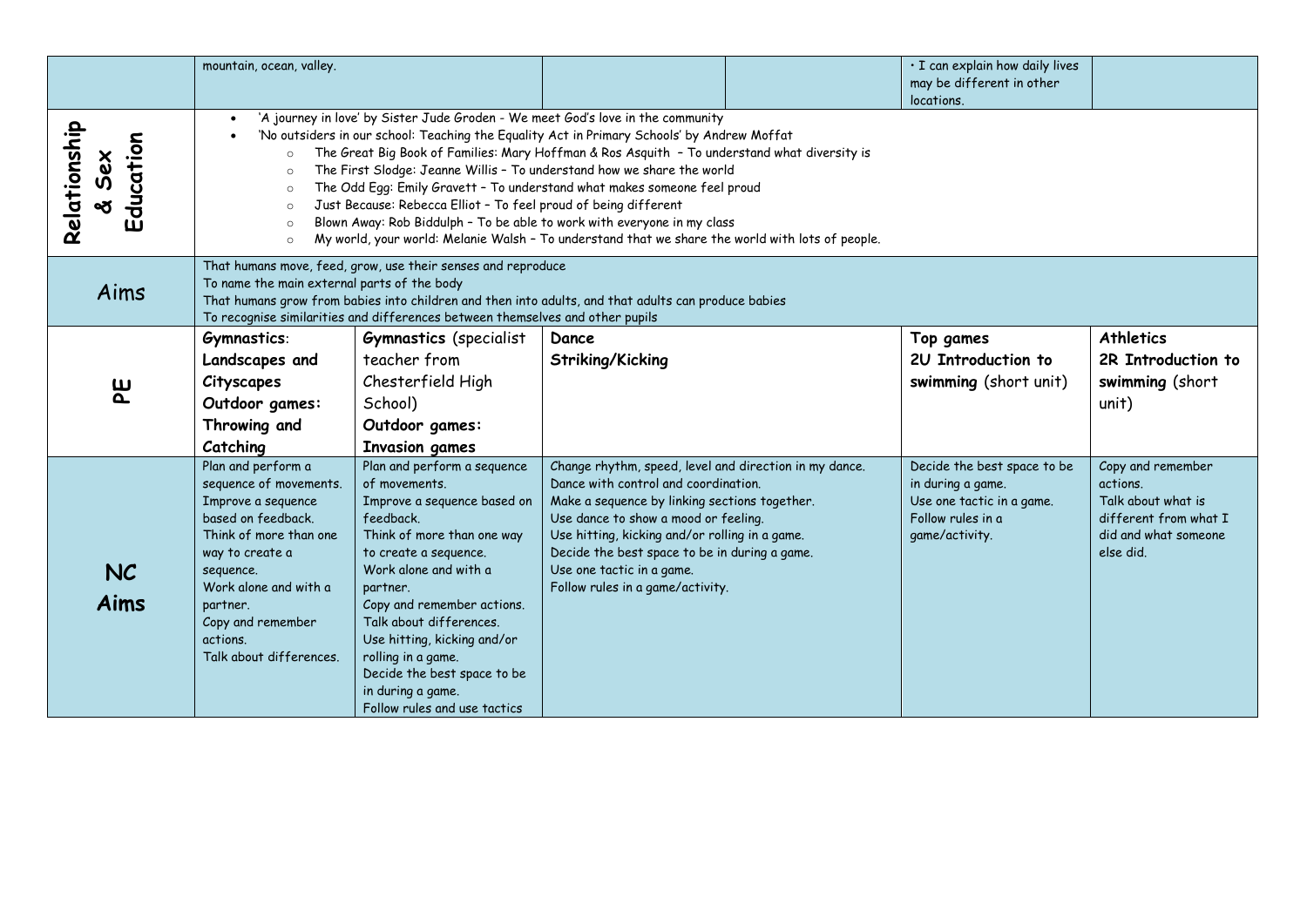| <b>E</b><br>Art   | Portraits<br>Learning about<br>portraits, use of<br>different materials<br>and techniques<br>when making them.<br>Exploring the work<br>of Pablo Picasso,<br>Paul Klee, Henri<br>Matisse and Andy<br>Warhol, and<br>creating<br>artwork inspired by<br>them | Colour chaos<br>Using and mixing<br>colours to create a<br>range of artwork.<br>Exploring the life and<br>work of abstract<br>artists and creating<br>pieces of work in<br>response to these<br>styles.                                     | Landscapes and<br>cityscapes<br>Learning about the<br>bright colours and bold<br>brushstrokes used by<br>the Impressionists, and<br>other artists, when<br>painting landscapes and<br>cityscapes. An<br>introduction to the<br>work of Claude Monet,<br>Vincent van Gogh, and<br>Jean Metzinger.<br>Exploring the<br>similarities and<br>differences between<br>the work of the<br>different artists,<br>looking at the colours,<br>painting styles,<br>settings, and times of<br>day. Producing<br>paintings, drawings, and<br>mosaic art, inspired by<br>the three artists |  |
|-------------------|-------------------------------------------------------------------------------------------------------------------------------------------------------------------------------------------------------------------------------------------------------------|---------------------------------------------------------------------------------------------------------------------------------------------------------------------------------------------------------------------------------------------|------------------------------------------------------------------------------------------------------------------------------------------------------------------------------------------------------------------------------------------------------------------------------------------------------------------------------------------------------------------------------------------------------------------------------------------------------------------------------------------------------------------------------------------------------------------------------|--|
| <b>NC</b><br>Aims | I can use a range<br>of media to create<br>art.<br>I can create brown<br>with paint.<br>I can create a<br>piece of art in<br>response to the<br>work of another<br>artist.<br>I can suggest how<br>artists have used                                        | I can mix paint to<br>create all the<br>secondary colours.<br>I can create tints<br>with paint by adding<br>white.<br>I can create tones<br>with paint by adding<br>black.<br>I can suggest how<br>artists have used<br>colour, pattern and | I can use a viewfinder<br>to focus on a specific<br>part of an artefact<br>before drawing it.<br>I can create a piece of<br>art in response to the<br>work of another artist.<br>I can use a range of<br>media to create art.                                                                                                                                                                                                                                                                                                                                                |  |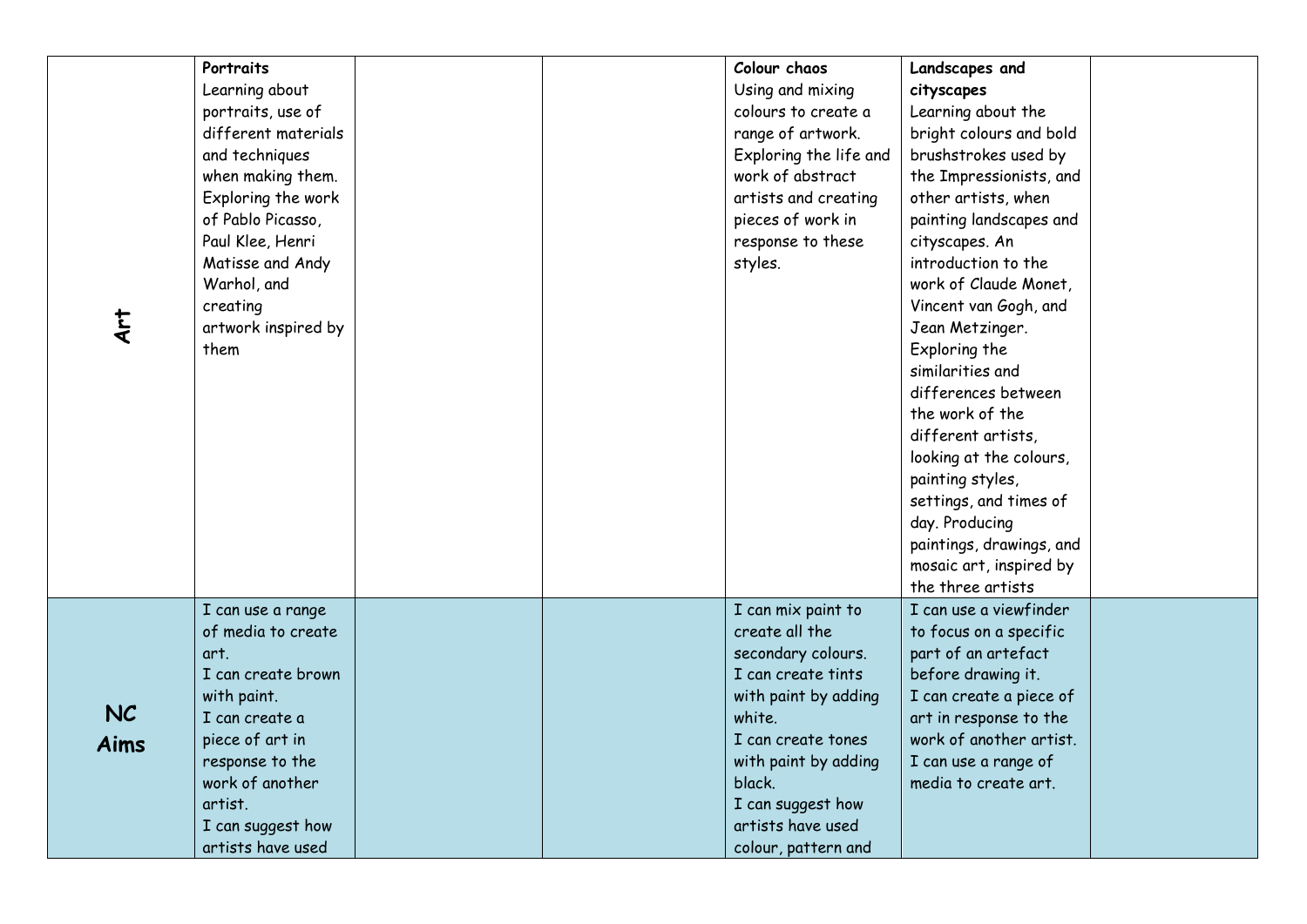|                   | colour, pattern and<br>shape. |                                                                                                                                                                                                                                                                                                                             |                                                                                                                                                                                                                                                          | shape.<br>I can create a piece<br>of art in response to<br>the work of another<br>artist. |                                                                                                                                                                                                                                                                                    |
|-------------------|-------------------------------|-----------------------------------------------------------------------------------------------------------------------------------------------------------------------------------------------------------------------------------------------------------------------------------------------------------------------------|----------------------------------------------------------------------------------------------------------------------------------------------------------------------------------------------------------------------------------------------------------|-------------------------------------------------------------------------------------------|------------------------------------------------------------------------------------------------------------------------------------------------------------------------------------------------------------------------------------------------------------------------------------|
| <u> አ</u>         |                               | Moving pictures<br>Develop understanding of<br>mechanisms by sketching<br>a design based on own<br>ideas and then create a<br>moving picture. Evaluate<br>finished products.                                                                                                                                                | <b>Great British</b><br><b>Button Challenge</b><br>Sew a journey around our<br>local area.                                                                                                                                                               |                                                                                           | Dips and<br><b>Dippers</b><br>Hygiene rules and<br>using kitchen<br>equipment to prepare<br>food safely, making<br>and evaluating healthy<br>dip and dippers,<br>referring to the<br>'eatwell' plate and<br>exploring the<br>importance of eating a<br>healthy and varied<br>diet. |
| <b>NC</b><br>Aims |                               | I can think of an idea and<br>plan what to do next.<br>· I can choose tools and<br>materials and explain why<br>I have chosen them.<br>· I can join materials and<br>components in different<br>ways.<br>· I can explain what went<br>well with my work.<br>· I can measure materials<br>to use in a model or<br>structure. | I can think of an idea and<br>plan what to do next.<br>· I can choose tools and<br>materials and explain why<br>I have chosen them.<br>· I can join materials and<br>components in different<br>ways.<br>· I can explain what went<br>well with my work. |                                                                                           | I can think of an idea<br>and plan what to do<br>next.<br>I can choose tools and<br>materials and explain<br>why I have chosen<br>them.<br>I can explain what<br>went well with my<br>work.<br>$\cdot$ I can describe the<br>ingredients I am using.                               |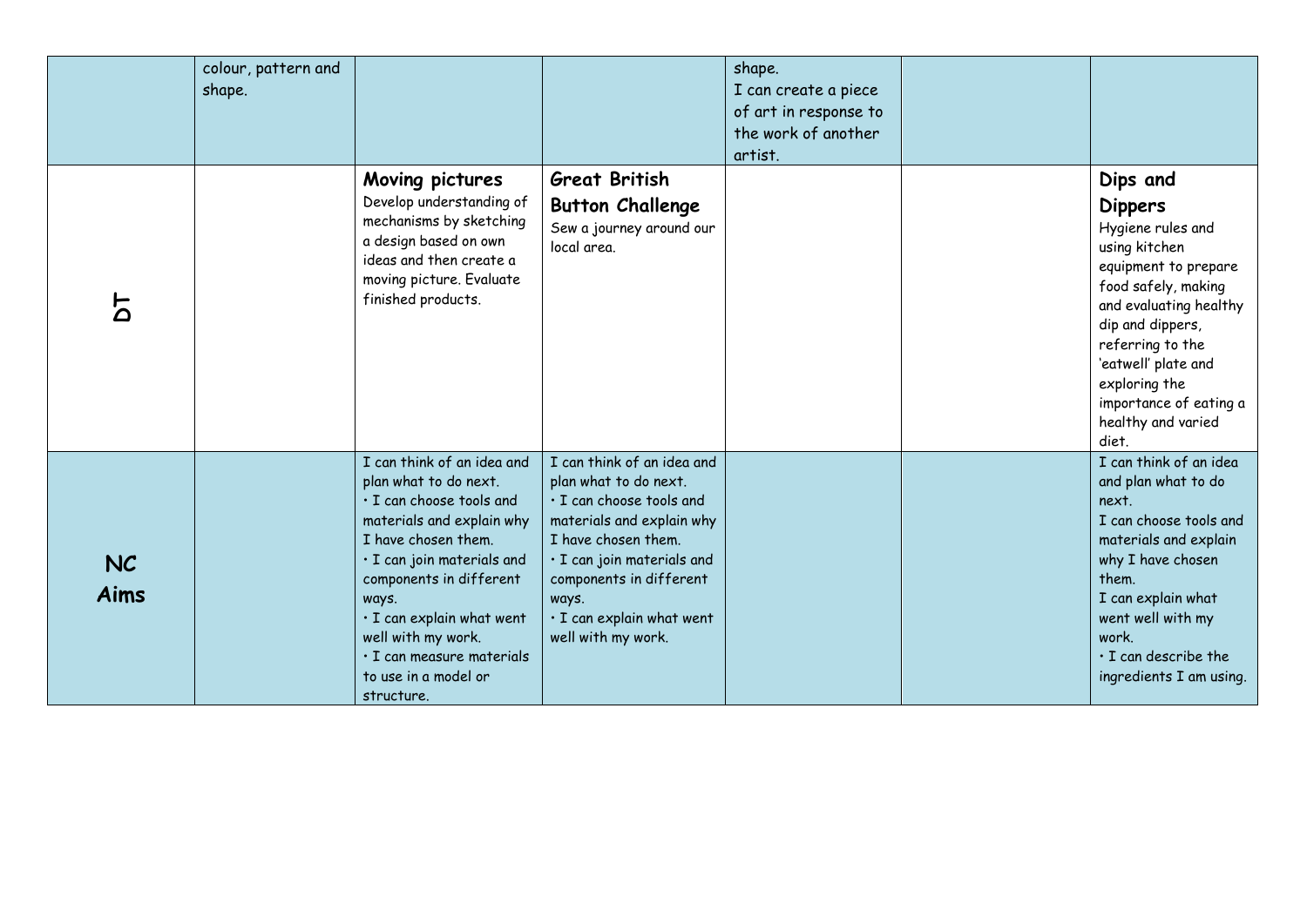| Music             | Hands, Feet, Heart<br>(Charanga)<br>As well as learning to<br>sing, play, improvise<br>and compose with this<br>song, children will<br>listen and appraise<br>different styles of<br>South African music.                         | 'Listening & thinking'<br>Recognising song melodies<br>'Performing, singing and<br>playing'<br>Rhythmic speech and<br>tapping, actions felt as<br>pulse and rhythm on<br>percussion<br>'Concept phrase' (music)<br>Start and end of phrases                                                                 | I wanna play in a band<br>As well as learning to<br>sing, play, improvise and<br>compose with this song,<br>children will listen and<br>appraise classic rock<br>songs.                                                                                                                                        | 'Concepts, dynamics,<br>pitch and tempo'<br>Louder to quieter,<br>higher to lower, faster<br>to slower.<br>'Listening and thinking'<br>Internalising rhythmic<br>and melodic phrases. | 'Concept rhythm'<br>Simple time rhythm.<br>Speaking names ta eh-teh<br>'Listening and thinking.<br>Concept pitch'<br>Demonstrating pitch<br>changes, melodic shape,<br>rise and fall.                             | Reflect, rewind and<br>replay<br>This Unit of Work<br>consolidates the<br>learning that has<br>occurred during the<br>year. All the learning<br>is focused around<br>revisiting songs and<br>musical activities, a<br>context for the<br>History of Music and<br>the beginnings of the<br>Language of Music. |
|-------------------|-----------------------------------------------------------------------------------------------------------------------------------------------------------------------------------------------------------------------------------|-------------------------------------------------------------------------------------------------------------------------------------------------------------------------------------------------------------------------------------------------------------------------------------------------------------|----------------------------------------------------------------------------------------------------------------------------------------------------------------------------------------------------------------------------------------------------------------------------------------------------------------|---------------------------------------------------------------------------------------------------------------------------------------------------------------------------------------|-------------------------------------------------------------------------------------------------------------------------------------------------------------------------------------------------------------------|--------------------------------------------------------------------------------------------------------------------------------------------------------------------------------------------------------------------------------------------------------------------------------------------------------------|
| <b>NC</b><br>Aims | I can sing and follow a<br>melody.<br>I can perform simple<br>patterns and<br>accompaniments keeping<br>a steady pulse.<br>I can sing or clap<br>increasing and<br>decreasing tempo.<br>I can use symbols to<br>represent sounds. | I can sing and follow a<br>melody.<br>I can play simple rhythmic<br>patterns on an instrument.<br>I can sing or clap increasing<br>and decreasing tempo.<br>I can listen out for<br>particular things when<br>listening to music.<br>I can choose sounds which<br>create an effect.                         | I can sing and follow a<br>melody.<br>I can perform simple<br>patterns and<br>accompaniments keeping a<br>steady pulse.<br>I can choose sounds which<br>create an effect.<br>I can improve my own work.                                                                                                        | I can sing and follow a<br>melody.<br>I can play simple rhythmic<br>patterns on an instrument.<br>I can listen out for<br>particular things when<br>listening to music.               | I can sing and follow a<br>melody.<br>I can improve my own work.<br>I can use symbols to<br>represent sounds.<br>I can make connections<br>between notations and<br>musical sounds.<br>I can improve my own work. | I can sing and follow a<br>melody.<br>I can listen out for<br>particular things when<br>listening to music.                                                                                                                                                                                                  |
| Computing         | Introduction to<br>algorithms<br>E-safety                                                                                                                                                                                         | 2Code                                                                                                                                                                                                                                                                                                       | Journeys with<br>pro-bot                                                                                                                                                                                                                                                                                       | Digital media                                                                                                                                                                         | 2Code/Codebug                                                                                                                                                                                                     |                                                                                                                                                                                                                                                                                                              |
| <b>NC</b><br>Aims | I use technology<br>respectfully.<br>I know where to go for<br>help if I am concerned.<br>I know how technology<br>is used in school and<br>outside of school.                                                                    | I can use a range of<br>instructions.<br>I can test and amend a set<br>of instructions.<br>I can find errors and amend.<br>(debug)<br>I can write a simple program<br>and test it.<br>I can predict what the<br>outcome of a simple program<br>will be (logical reasoning).<br>I understand that algorithms | I can use a range of<br>instructions (e.g. direction,<br>angles, turns).<br>I can test and amend a set<br>of instructions.<br>I can find errors and amend.<br>(debug)<br>I can write a simple program<br>and test it.<br>I can predict what the<br>outcome of a simple program<br>will be (logical reasoning). | I can organise digital<br>content.<br>I can retrieve and<br>manipulate digital content.<br>I can navigate the web to<br>complete simple searches.                                     | I can write a simple program and test it.<br>I can predict what the outcome of a simple program will<br>be (logical reasoning).<br>I understand that programs require precise instructions.                       |                                                                                                                                                                                                                                                                                                              |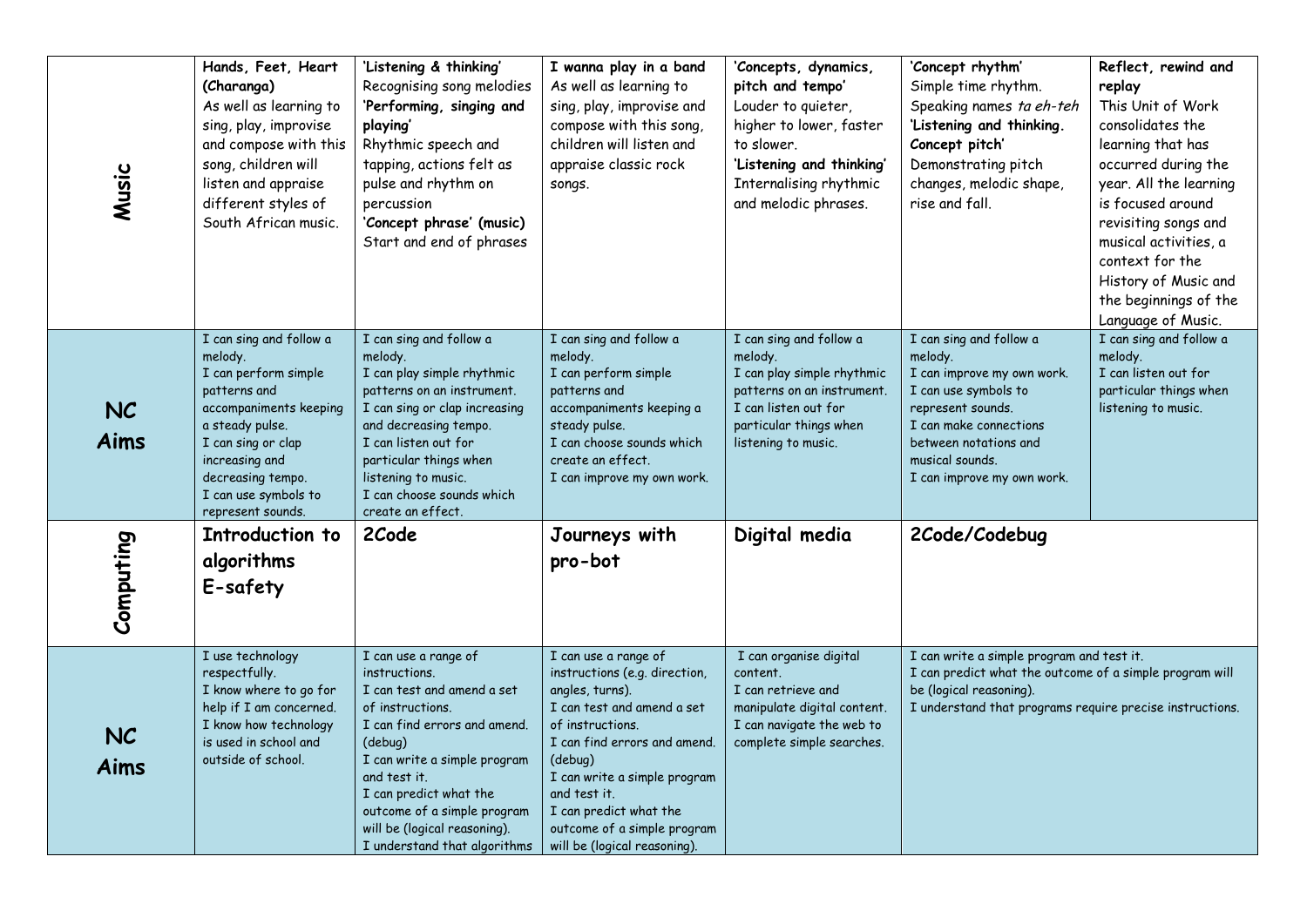|  | are used on digital devices.  |  |  |
|--|-------------------------------|--|--|
|  | I understand that programs    |  |  |
|  | require precise instructions. |  |  |